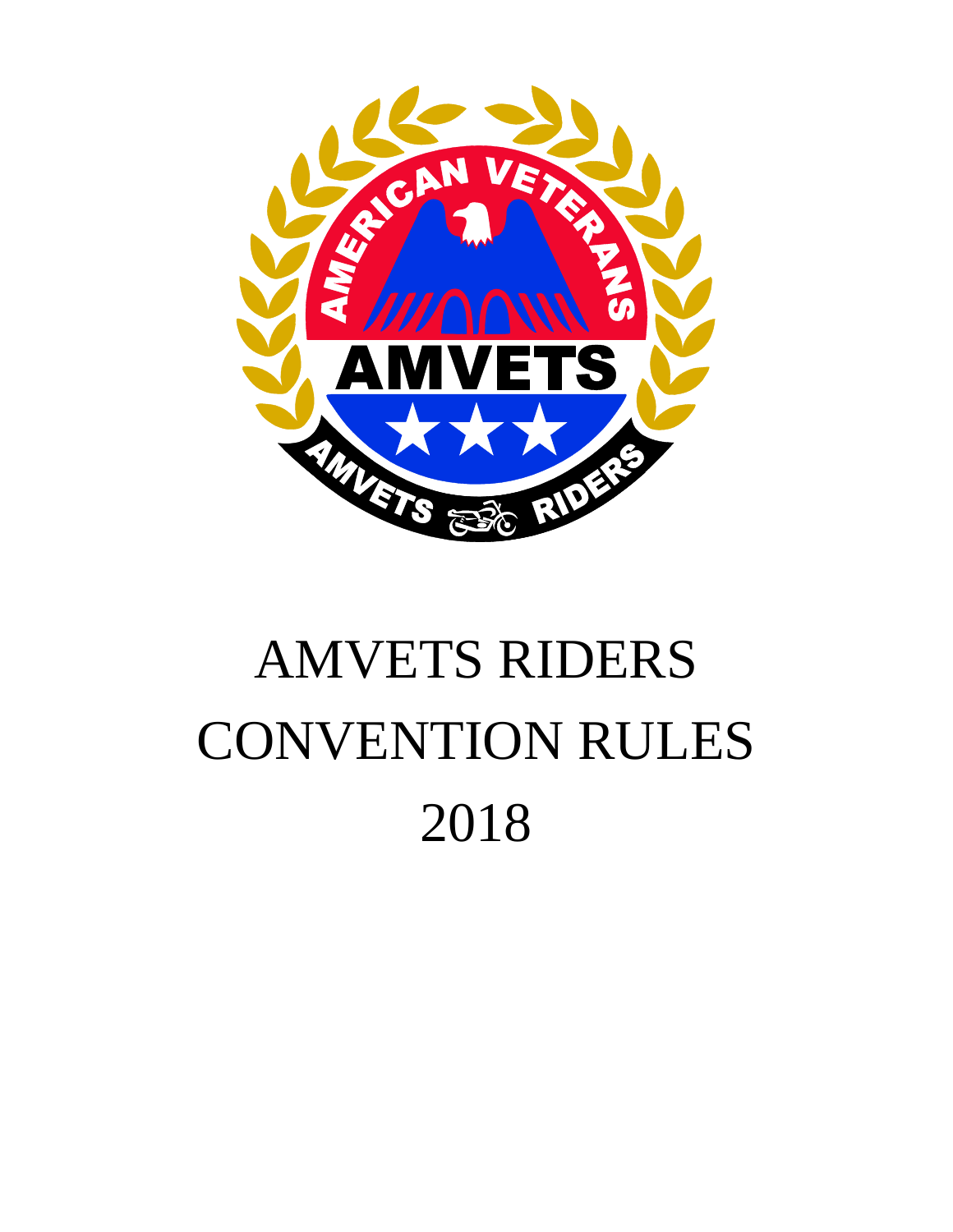# **I - REGISTRATION**

The following Rules for the National Convention have been presented to the National Executive Committee during the 2018 Mid-Year Rally Meeting and have been adopted as the governing procedures for the Annual National Convention. These Convention Rules will be presented to delegates for adoption by a majority vote at the start of the Convention.

- 1. **Pre-Registration:** The National Secretary shall send each Chapter and Department official convention registration materials and instructions of the registration process. **Each delegate, alternate, or national officer may pre-register no later than August 1 st prior to the start of the convention. Those submitting pre-registration via U.S. Mail must be postmarked no later than August 1st prior to convention start date. If not registered by the aforementioned date, delegates, alternates or National Officers will register at convention at the on-site rate.** Chapter and/or Department Revalidations are pre-requisites to acceptance of Chapter and Department pre-registration requests by the Credentials Committee at the National Convention.
- 2. **Membership Transfers:** A member who has transferred from one Chapter to another must be a member of the new Chapter for at least six months prior to the opening of the National Convention to be eligible to register as a delegate or alternate at the Convention.
- 3. **Registration at the National Convention:** To register at the National Convention, a delegate, alternate or National Officer must be a member in good standing on the National membership rolls for at least 30 days prior to the opening of the National Convention.
	- Chapters must be chartered no later than 1 May of each year to be eligible to vote at the National Convention.
	- At the registration desk, **each registrant will complete the Registration Form, present a valid membership card with a current Rider membership sticker and government-issued photo identification card.** Those non-members wishing to register as a "guest are required to present a photo identification card.
	- Registration fees will be as follows:
		- **a. Pre-registration will be postmarked no later than August 1st prior to start of convention……………………………………………………………\$10.00**
		- **b. On-site registration (all registering at convention)………………..\$20.00**
	- Once the credentials have been verified by the Credentials Committee and payment is received, the registrants name shall be entered in the registration data base; and the registrant will receive proof of registration, unless the respective Chapter or Department has not been revalidated as required by the AMVETS Riders National Constitution.

All accounts payable or any other requirements for accreditation must be settled prior to registration.

- a. Members of the AMVETS Riders who are AMVETS and are attending the National Convention must register as an AMVET as well as the AMVETS Riders. Must show Proof of registration with the AMVETS.
- b. Past National Presidents are not required to pay a registration fee.

**Note:** Delegate's convention registration fees are non-refundable.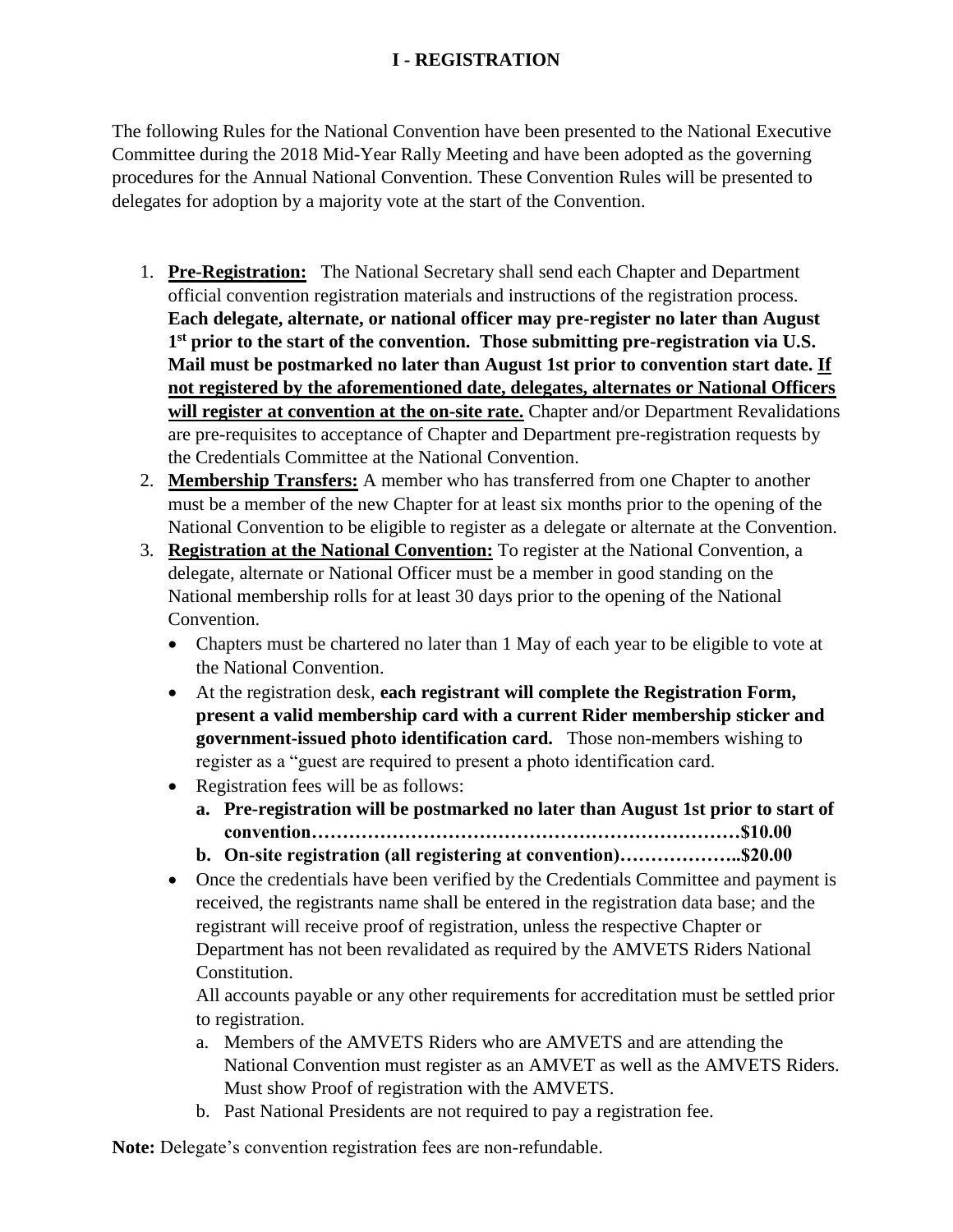**Convention Registration Desk:** All National Convention registration will conducted at the registration desk only, according to the schedule below.

#### **NO REGISTRATION WILL BE ACCEPTED AFTER 11 AM SATURDAY, AUGUST 12**

(Those in line at 11 am will be registered)

#### **THE HOURS OF OPERATION FOR REGISTRATION ARE:**

| <b>All Times Are Local Florida   Date</b> |           | <b>Times</b>                           |
|-------------------------------------------|-----------|----------------------------------------|
| Thursday                                  | 9 August  | $2:00 \text{ pm}$ to $4:00 \text{ pm}$ |
| Friday                                    | 10 August | $2:00 \text{ pm}$ to 4:00 pm           |
| Saturday                                  | 11 August | 10:00am to 11:00am                     |

# **II -DELEGATE STRENGTH**

As defined by Article 5 delegate voting strength is defined in the following manner:

5.1 The National Convention shall be comprised of the following:

A.) Each Chapter shall be entitled to two delegates and two alternates for its first50

members or fraction thereof. Thereafter, a Chapter shall be entitled to one delegate

and one alternate for each additional 50 members. The Riders National Headquarters

will determine the total number of delegates per Chapter based on the Chapter Dues

Remittance Forms as of the 1st day of July each year.

B.) Each Department President shall be a delegate.

C.) Each member of the National Executive Committee shall be entitled to vote. All Riders Past National President shall be entitled to one vote collectively at the National Convention, provided the member's Chapter and Department are in good standing. The National President shall vote only in the case of a tie.

5.2 Elections will be held at the Annual Convention, at a location to be announced no later than one hour prior to the start of the Convention. The voting will be done by hand or by voice.

5.3 Nominations of Officers will be made from the floor at the regularly scheduled general membership meeting prior to the Annual Convention.

# **III- THE MEETING**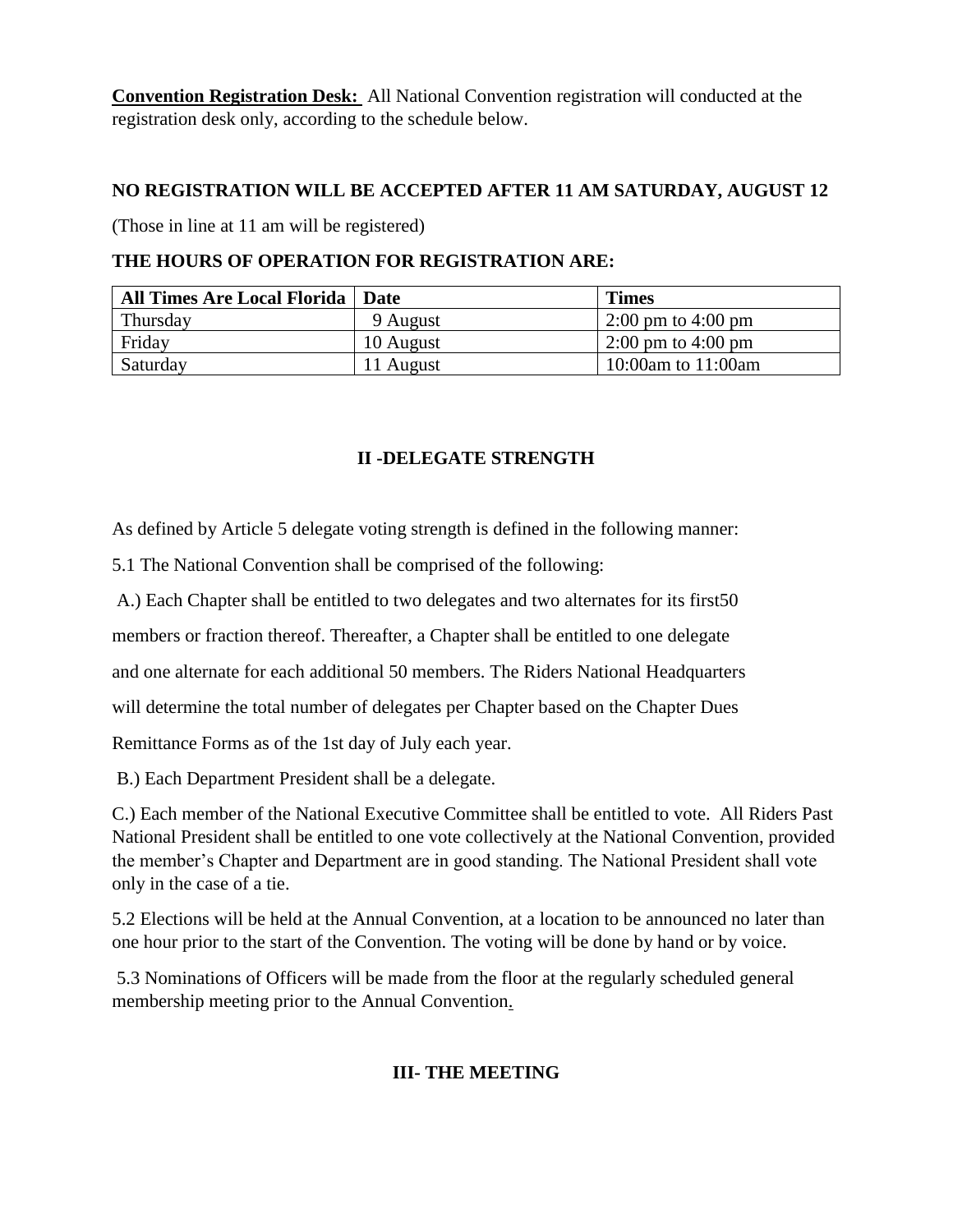- 1. A minimum of twenty-five registered voting delegates shall be required to constitute a national convention. In excess of 50% of the delegates registered at the national convention must be on the floor of the convention floor to constitute a quorum.
- 2. Except as otherwise specified by these rules, Robert's Rules of Order, shall govern the proceedings of this National Convention.
- 3. At the general meetings of the convention, delegates and alternates shall be seated by Departments and Chapter, other AMVETS Riders members or guests, who are registered, but not delegates or alternates, shall be seated in a separate area as designated by the National President.
- 4. The Chairman shall preserve order and shall call upon the National SAA and his deputies to assist him, if necessary. The chairman shall require adherence to these rules and shall decide questions of order and procedure, subject to the decision of a majority of delegates present and voting on the convention floor.
- 5. The order of business shall be determined by the chairman in accordance with the published agenda of the convention.
- 6. Delegates, alternates, and guests must have proof of registration prominently displayed to be present on the convention floor.
- 7. DRESS CODE FOR AMVETS RIDERS NATIONAL MEETING WILL BE AS FOLLOWS:
	- A. Riders Unadulterated Beret and in the proper color.
	- B. Black Boots or Black Shoes.
	- C. Riders Patched Vest or a plain unadulterated Black Vest
	- D. Red AMVETS, Auxiliary, Sons or AMVETS Riders Dress Shirt/Long Sleeve or Short Sleeve.
	- E. Black or Blue colored Jeans, slacks, or Black Skirts in Good Condition.
	- F. A Riders Patched Jacket or plain Jacket as stated in Article 13 may be worn.
- 8. To assist in minute preparation and floor control, each delegate desiring to address the Convention body shall proceed to the nearest numbered microphone and wait to be recognized from the podium. Upon recognition, the delegate shall clearly state for the record his/her name, Chapter number and Department. The National SAA assisted by Deputy SAA's, shall maintain order at the Microphones.
- 9. The National SAA shall be assisted by such Deputy SAA as the National President appoints.
- 10. Instances of disorder or misconduct by a Riders member shall be reported to the National SAA. Upon request of the National President the SAA shall investigate the matter and refer offenders(s) to the floor for dismissal from the Convention if so warranted.

# **IV – RESOLUTIONS**

1. No resolution shall be discussed on the Convention floor unless it has been previously considered by appropriate National Convention reporting Committee(s). Resolutions originating from the Convention floor will be read and referred by the chairman to the appropriate committee. Copies of such resolutions shall be provided to each Chapter for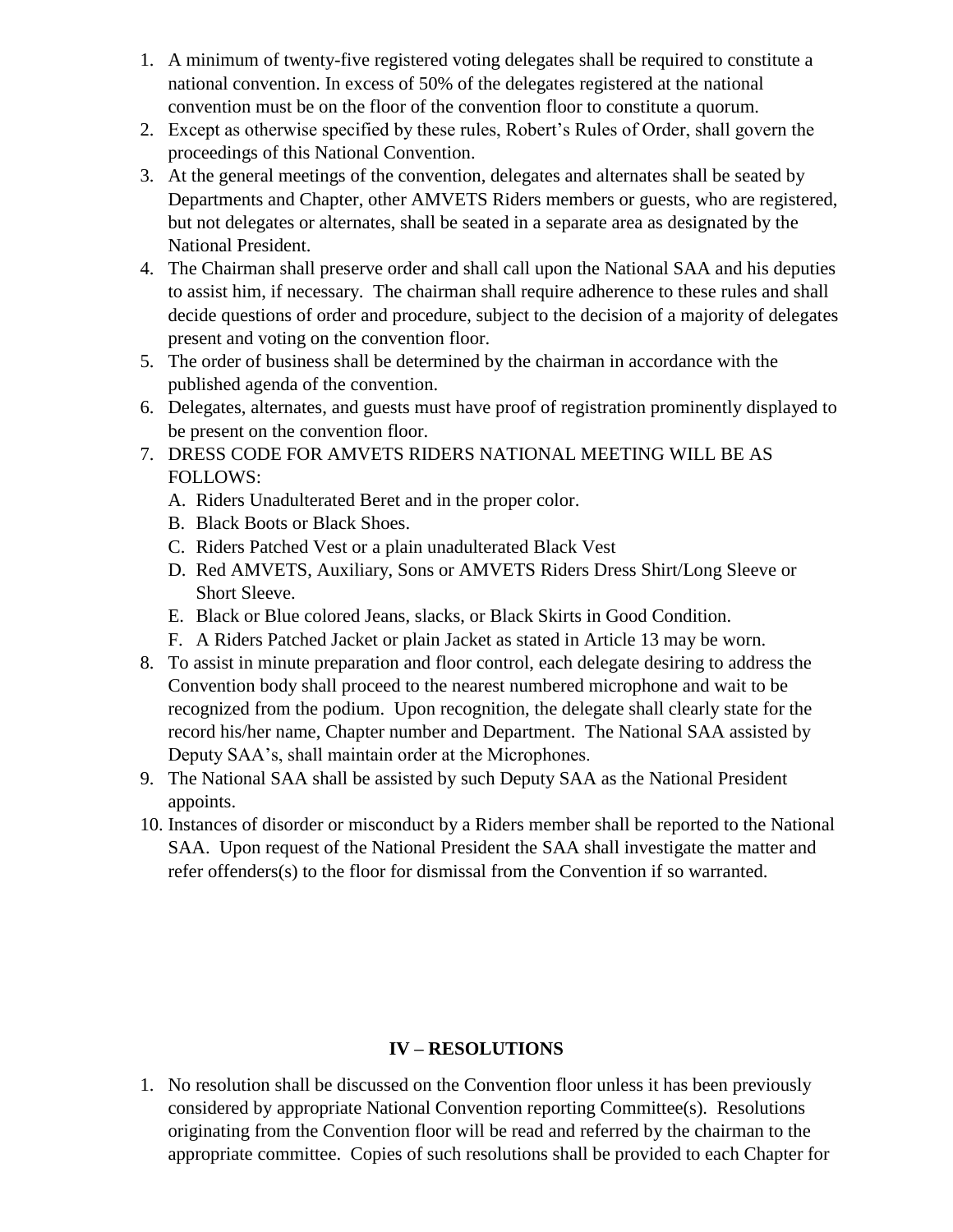review prior to consideration by the Convention body. In any case, no formal vote shall take place on any resolution originating from the Convention floor until minimum of one hour has expired after reading to the assembled body.

- 2. All resolutions originating at the National Convention shall be typewritten, submitted in proper resolution form, and duly signed by originator or appropriated National Committee Chairperson.
- 3. Each Convention reporting committee shall consider only resolutions in which the subject matter pertains to the duties and functions of that particular committee. Resolutions that a committee does not consider its proper charge shall be referred by such committee to the proper committee. All resolutions received by the Resolutions Committee shall be assigned to one or more appropriated National Committees. The Resolutions Committee shall take no further actions on resolutions other than assignment or reassignment. Decisions involving the assignment or reassignment of resolutions by the Resolutions Committee shall be final, including the return of a resolution to the committee to which it was originally assigned.
- 4. All Committee Chairpersons or their designated committee representatives shall be present on the Convention floor during the consideration of resolutions to report committee recommendations. Absence of a committee chairperson or designated committee member will not preclude final action or resolutions considered by that committee, including resolutions originated by that committee.
- 5. All resolutions shall be treated as main motions and shall require a second in order to be considered. Upon receiving a second, the Convention Chairperson shall open debate by requesting the considering committee(s) recommendation. If the recommendation is negative, the committee spokesperson shall state the reason for such recommendation. After committee recommendations, the Convention Chairperson shall open discussion to the delegates.

#### **V-DEBATE**

- 1. Debate shall be limited to five minutes for each speaker. No more than five speakers on each side of a question shall be permitted to speak upon the same subject except by unanimous consent of the Convention Body.
- 2. Total debate on any subject shall be limited to one hour. However, debate on a resolution may be extended to a greater time by majority vote of the delegates present on the Convention floor, and the time allotted shall be evenly divided between the proponents and opponents of the resolution. The floor shall be permitted only one time to any individual delegate on any subject except by unanimous consent of the delegates present, however, a delegate who originally proposes a matter may be accorded on minute rebuttal.

# **VI-VOTING**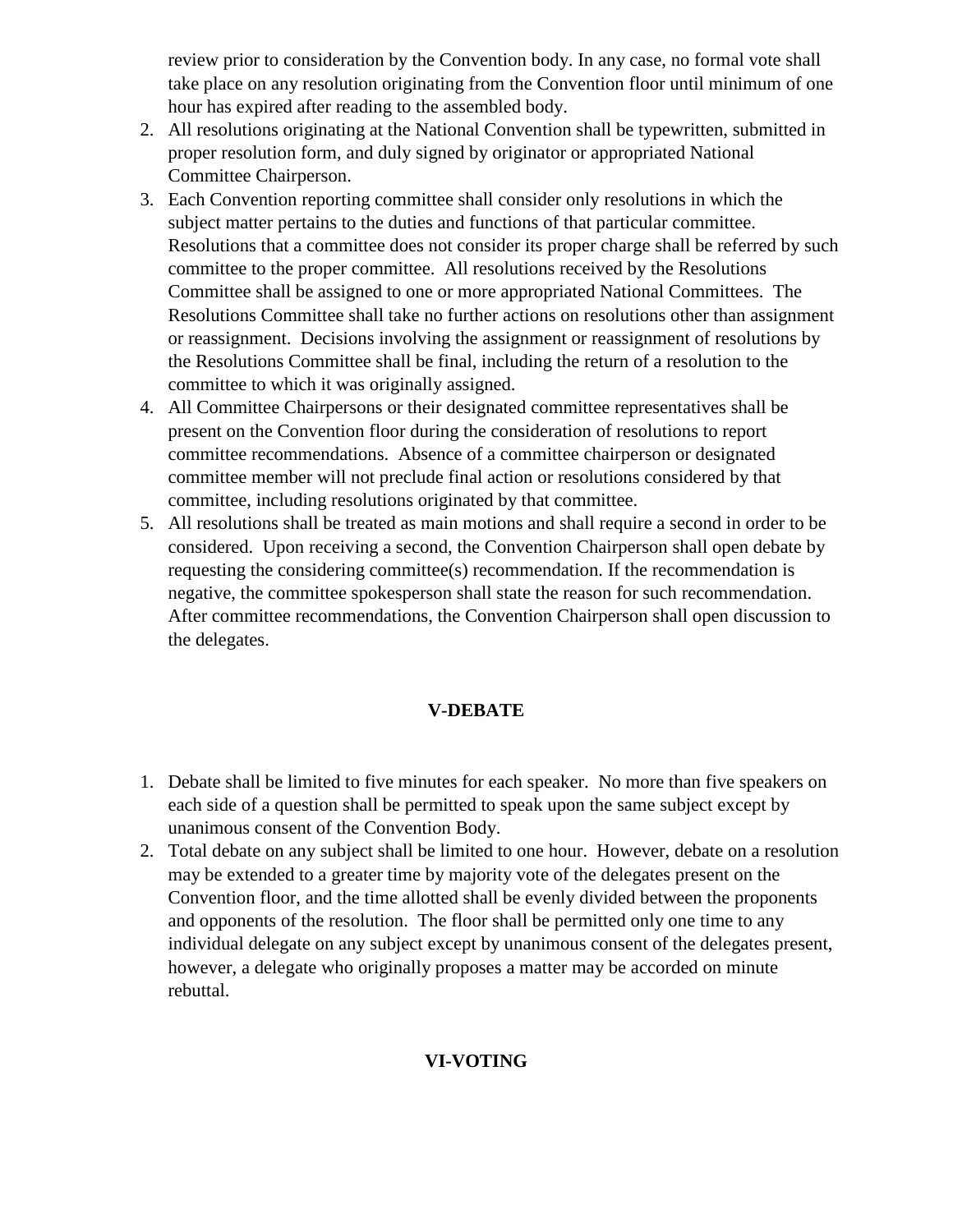- 1. Each delegate shall be entitled to one vote. An alternate shall have all the rights and privileges of their delegate except they shall vote only in the delegates' absence. No delegates vote will be counted unless he/she can present valid proof of their registration.
- 2. Voting shall be by voice or standing vote at the discretion of the presiding office, except when a roll call is ordered by the chairperson or upon request of at least five (5) Chapter delegations.
- 3. Each Chapter shall select a chair person who shall announce the vote of his/her delegation. When any delegate thereof entitled to vote demands the roll call of any Chapter/Department delegation, the Credentials Chairperson, using the registration file, shall call the roll of Chapters and the names of the delegates appearing therein. As each delegates name is called, he/she shall then be required to announce his/her vote at a floor microphone so that it may be officially recorded. Subject to the above limitations, any voting delegate of the Convention may demand a count of any delegation thus casting its vote for the sole purpose of determining whether an equal number of voting delegates present on the convention floor supports the announce vote. If there are fewer delegates present on the floor than the votes announced, then the Credentials Committee shall use the registration file to poll the delegation(s) to obtain the correct count.
- 4. Votes cast by a Chapter cannot be challenged after the next Department has been called.
- 5. Unit rule and proxy voting will not be permitted.

#### **VII-COMMITTEE REPORTS**

- 1. Each reporting committee chairperson or his/her substitute shall present a report of that committees meeting to the Convention body for approval.
- 2. The Credentials Committee shall report orally at the beginning of each session of the Convention and whenever called by the presiding officer. A final report shall be submitted to the Riders National Executive Secretary for the permanent records.

#### **VII-NOMINATIONS**

- 1. Duly registered delegates shall make nominations and supporting speeches for National Officers from the floor, except that nominations and supporting speeches for National President may be made from the podium.
- 2. Nominations and elections of National Officers shall be conducted in the following order:
	- National Judge Advocate
	- National SAA
	- National Treasurer
	- National Second Vice President (Programs)
	- National First Vice President (Membership)
	- National President
- 3. Nominations and seconding speeches for National Officers other than the National President shall be limited to two minutes each. Nominating speeches for National President shall be limited to five minutes each. Not more than two seconding speeches may be made on behalf of candidates for National President and one such speech for candidates for other offices.